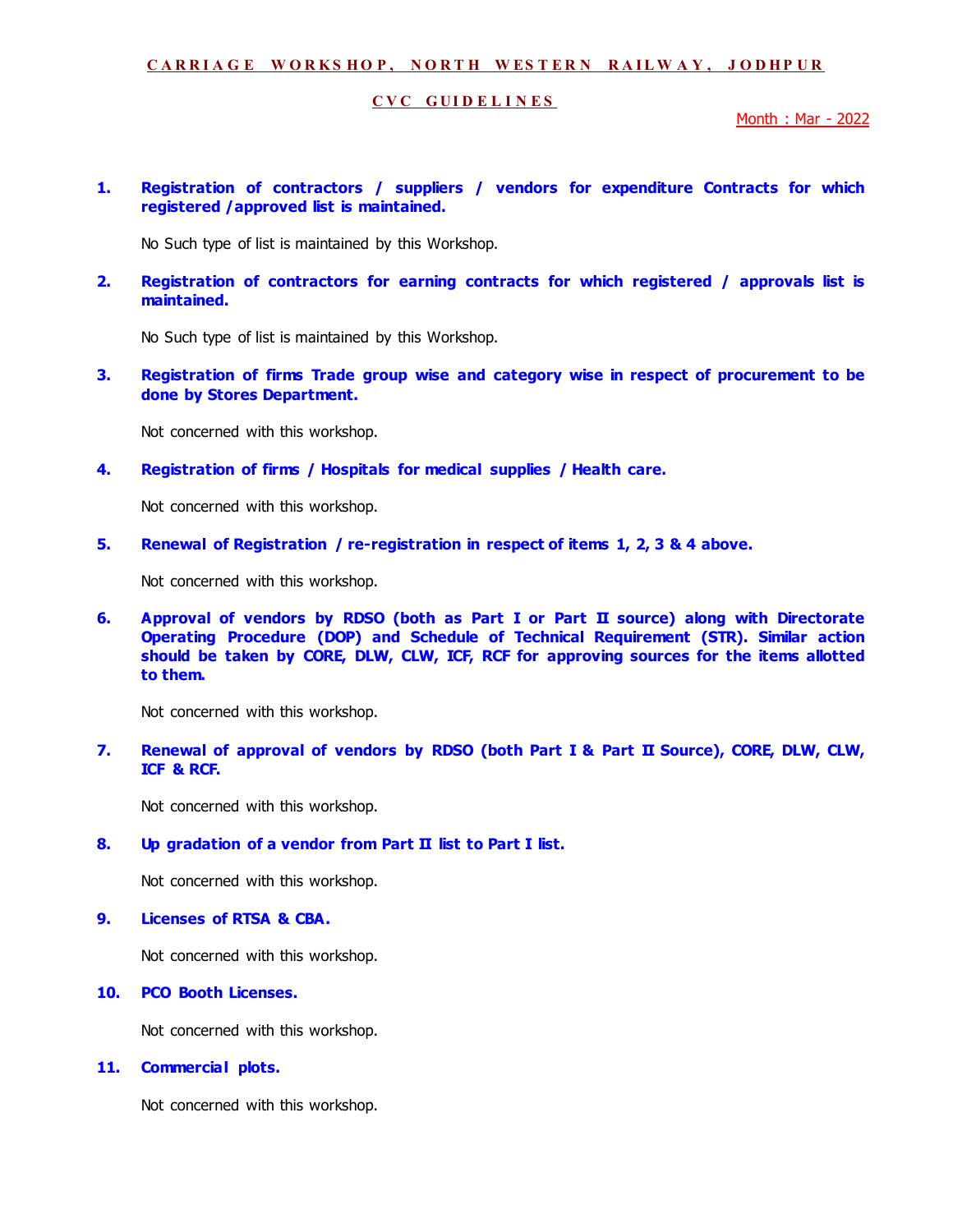#### **C V C G U I D E L I N E S**

Month : Mar - 2022

### **12. Stacking permission.**

Not concerned with this workshop.

## **13. Leasing for food plazas.**

Not concerned with this workshop.

#### **14. 'Pay and Use' toilet licenses.**

Not concerned with this workshop.

**15. Parcel Handling & transshipment licenses.** 

Not concerned with this workshop.

**16. Registration of indents and allotment of rakes.** 

Not concerned with this workshop.

#### **17. Tourist car, coach and train booking.**

Not concerned with this workshop.

#### **18. Application forms for claims compensation.**

Not concerned with this workshop.

### **19. Application forms for Refund of fright & fare.**

Not concerned with this workshop.

### **20. Waiver of Demurrage and wharfage.**

Not concerned with this workshop.

#### **21. Appointments as consultant Doctors on contract & its renewal.**

Not concerned with this workshop.

### **22. Appointments against Cultural quota, Sports quota, Handicap quota and Scout & Guide quota. Vacancies / examination dates for these should also be on the web site.**

Not concerned with this workshop.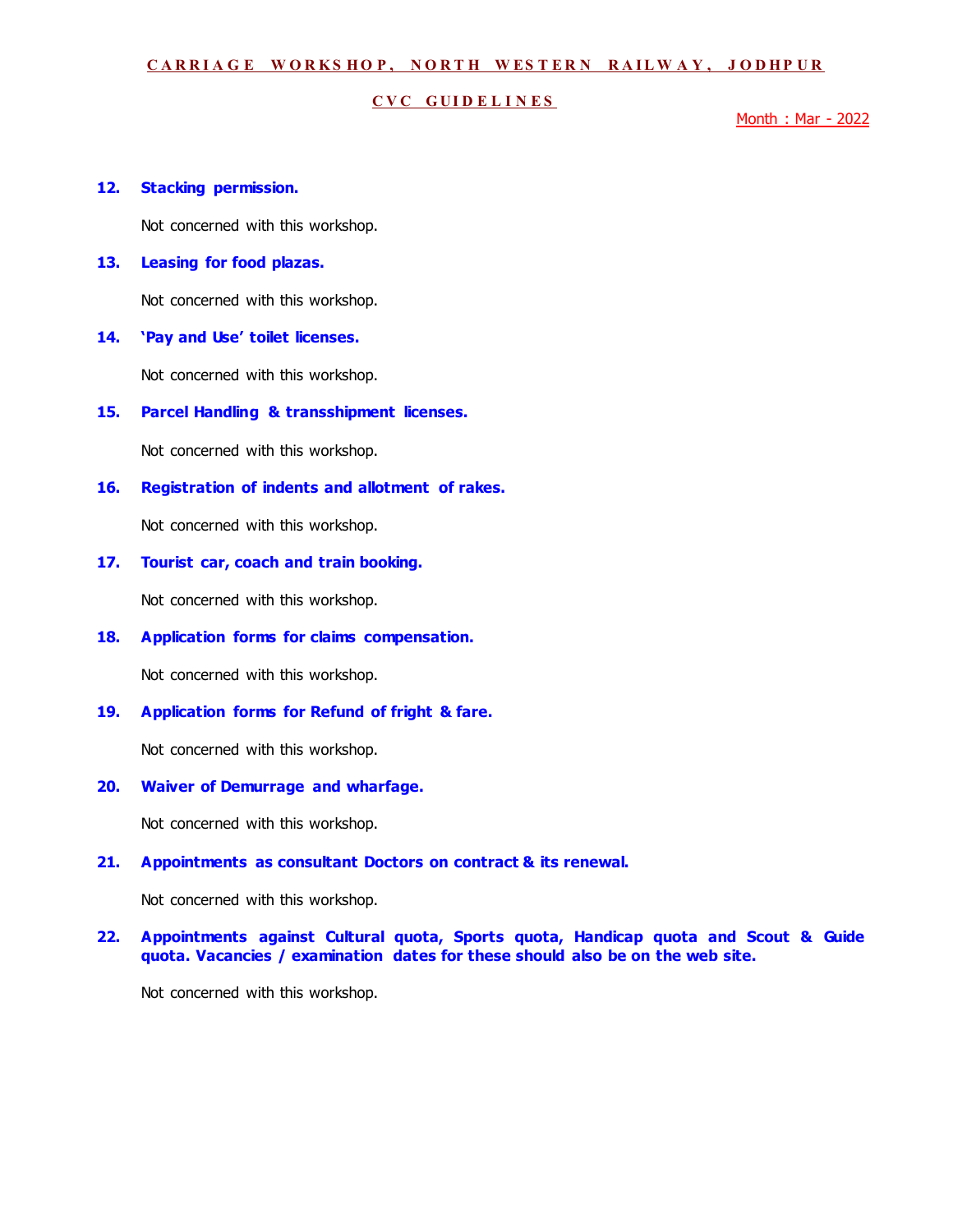## **C V C G U I D E L I N E S**

Month : Mar - 2022

## **23. Cases requiring appointment on compassionate grounds.**

## **COMPASSIONATE GROUND APPOINTMENT**

| <b>Time Period</b>   | <b>Opening</b><br>balance | <b>Accrued during</b><br>the period | <b>Finalized during</b><br>the period | <b>Closing balance</b> |
|----------------------|---------------------------|-------------------------------------|---------------------------------------|------------------------|
| 01.03.22 To 31.03.22 | 03                        |                                     | 00                                    | 05                     |

## **Break -up of Pending Cases**

| Pending for less than 03 months time period  | 04 |
|----------------------------------------------|----|
| Pending for 03 to 12 months time period      |    |
| Pending for more than one year's time period | 00 |

| S.<br>No. | Name of the<br><b>Deceased</b><br><b>Employee</b> | Designation,<br>Ticket No.<br>/Shop No. | Date of<br>Death/VR | Name of<br><b>Ward/Wife</b> | Date of<br><b>Receiving</b><br>of Case | <b>Reason of</b><br>pending     |
|-----------|---------------------------------------------------|-----------------------------------------|---------------------|-----------------------------|----------------------------------------|---------------------------------|
| 1.        | Sattar<br>Sh Abdul<br>$PF$ No.<br>53307641886     | Ex Sr.Tech./C&W                         | 05.05.2020          | Mohsin Khan                 | 01.10.2021                             | Screening held on<br>07.04.2022 |
| 2.        | Sh. Jawari Lal<br>PF No 53307982604               | Ex Sr.Tech./Mech<br>Fitter              | 17.12.2021          | Hitesh Goyal                | 17.01.2022                             | Under Process                   |
| 3.        | Sh A shok Khoja<br>PF/NPSNo<br>36629800667        | Tech. III/RAC<br>Carriage Elect         | 16.08.2021          | Smt. Samda                  | 10.02.2022                             | Under Process                   |
| 4.        | Sh. A shw ani Kumar<br>Malhotra PF No<br>18988581 | Tech-II C & W                           | 16.10.2012          | Puneet Kumar<br>Malhotr     | 28.03.2022                             | Inquiry nominated to<br>CSWI    |
| 5.        | Sh. Ashok Babu<br>Panwar                          | SSE/CBCR                                | 20.12.2018          | Shubham Panwar              | 28.03.2022                             | Inquiry nominated to<br>CSWI    |

## **Details of pending compassionate Ground cases**

#### **24. Status of all bill payments to contractors / suppliers etc.**

| S.<br>N. | Name of the work                                                          | Firm's Name                                                   | Work order No.                          | <b>Gross</b><br>Amt<br>(Rs) | <b>Billing</b><br><b>Date</b> | Bill<br>passing<br>date |
|----------|---------------------------------------------------------------------------|---------------------------------------------------------------|-----------------------------------------|-----------------------------|-------------------------------|-------------------------|
|          | <b>Mechanical</b>                                                         |                                                               |                                         |                             |                               |                         |
|          | Complet work of water<br>tank including complete<br>plumbing wormk of Non | Suman enterpriese, 19<br>hanuman colony<br>khetanadi, Mandore | WS/Out<br>Source/Water<br>Tank/2019-20/ | 2186675.4                   | 06.01.22                      |                         |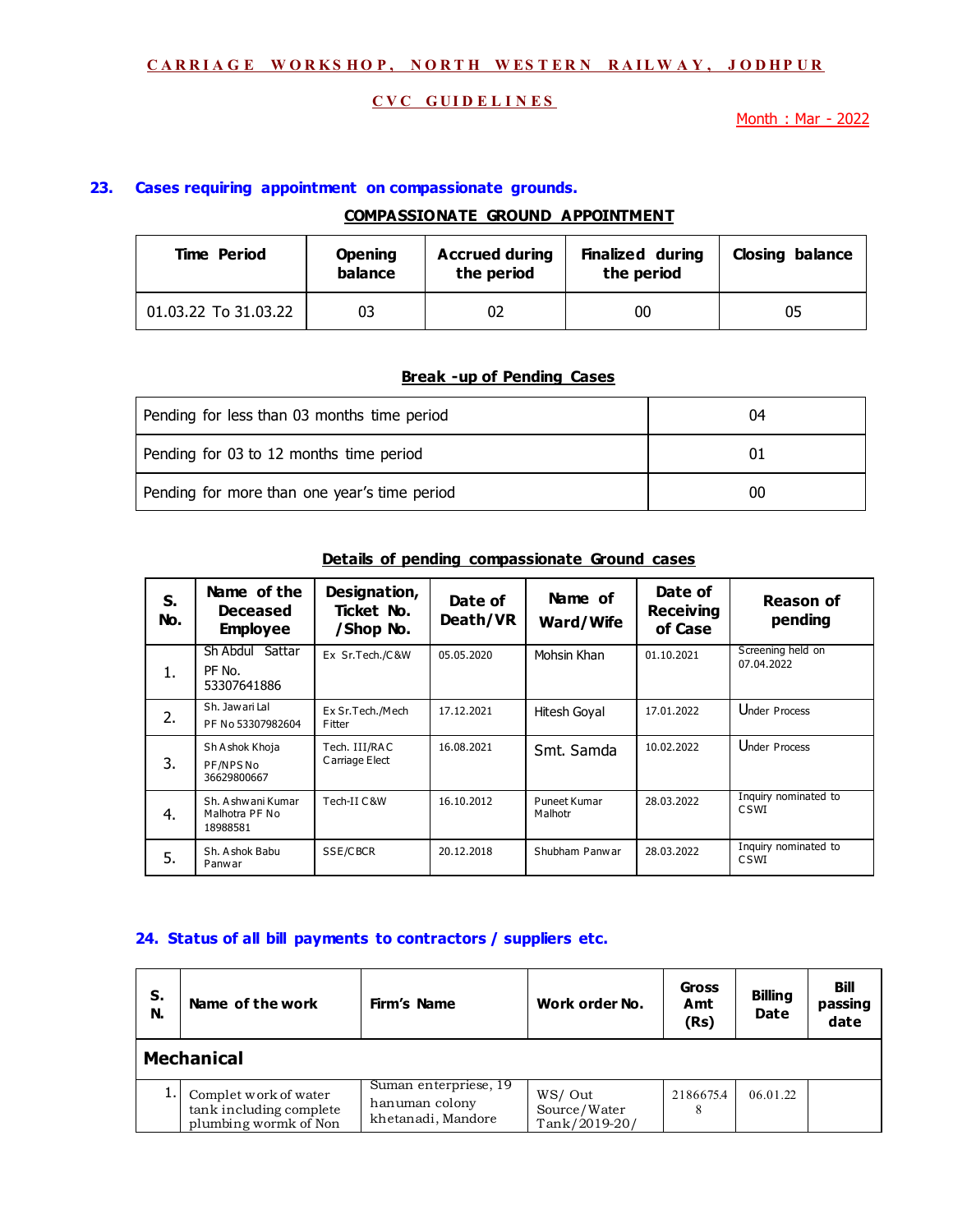# **C V C G U I D E L I N E S**

Month : Mar - 2022

|    | AC BG coaches.                                                                                                                         | Mandi, Jodhpur                                                                                                                                                                        | Dt. 12.02.2020                                                              |                  |            |            |
|----|----------------------------------------------------------------------------------------------------------------------------------------|---------------------------------------------------------------------------------------------------------------------------------------------------------------------------------------|-----------------------------------------------------------------------------|------------------|------------|------------|
| 2. | POH of IR-DRDO Type<br>Bio-Toilets fitted in IR<br>Coaches in Carriage<br>Workshop N.W.R Jodhpur                                       | M/S Seema enterprise<br>Bhopal, 12 road 2A,<br>Industrial state,<br>Govindpura Bhopal                                                                                                 | WS/Out<br>Source/Bio-<br>Toilets/2020-21/<br>Dt. 31.08.21                   | 691814.46        | 06.01.22   |            |
| 3. | Collectio of material from<br>store depot and distribut<br>to various shop store                                                       | S.B. Enterprises, Near<br>Stadiunm cinema, Opp.<br>Kayamkhani Madrasa.<br>Jodhpur                                                                                                     | WS/Out<br>Source/Material<br>Transportation<br>/2019-20/ Dt.<br>07.03.20    | 1013980.0<br>1   | 07.01.22   |            |
| 4. | Repair of Panasonic<br>Projector office of in<br>Carriage Workshop N.W.R<br>Jodhpur                                                    | M/S Compputronix, Near<br>Kumar Temple,<br>Sardarpura, I'st B Road                                                                                                                    | WS/Out<br>Source/Quotation<br>/Projector Repair/<br>2021-22 Dt.<br>11.11.21 | 11500.00         | 13.01.22   |            |
| 5. | Srip Repair & fitment of<br>seat / Berth and striping &<br>laying of PVC fitted in BG<br>coaches at Carriage<br>Workshop N.W.R Jodhpur | M/S Hughes and Hughe<br>chem. Ltd. New Delhi, Fla<br>5-R-10, Nehru Enclave<br>New Delhi-10019                                                                                         | WS/Out<br>Source/Seat repair<br>/2021-22 Dt.<br>13.01.22                    | 1289762.3<br>6   | 15.01.22   |            |
| 6. | Under fram component<br>cleaning & washing of<br>coaches in NWR/JUWS                                                                   | S.B Enterprises, surga<br>Manzin, Bamba Nallah<br>Opp. Stadium cimema<br>Jodhpur                                                                                                      | WS/Out<br>Source/Componen<br>$t/2018-19$ Dt.<br>12.01.22                    | 147713.19        | 15.01.22   |            |
| 7. | Hydraulic Testing of Auxiliary<br>Reservoir of Coaches in<br>Carriage Workshop, NWR,<br>Jodhpur.                                       | M/ S.R. ENTERPRISES-<br>JODHPUR, 220 KV GSS ke<br>samne, Mahadev Nagar,<br>Salawas Road, jodhpur-<br>342013, Rajasthan, India                                                         | WS/Out Source/<br>Auxiliary Reservoir<br>/2019-20 Dated -<br>15.01.2022     | 166614.63        | 19.01.22   |            |
| 8. | Recertification of green<br>company rating system of<br>carriage workshop Jodhpur                                                      | Certification of Indian<br>Industry (CII) sohrabganj,<br>godrej green business centre<br>survey No. 64 Khotaguda<br>Post, Near NITECH city Ranga<br>reddi, Distt. Hydrabad-<br>500084 | WS/Out Source/<br>green co- Certification<br>/2019-20 Dated -<br>25.01.22   | 4.72.000.00      | 27.01.22   |            |
| 9. | AMC of EOT Crane for 3<br>years at Carriage workshop,<br>Jodhpur                                                                       | M/S Adhiraj electrical and<br>Engineering -pune, Flate No.<br>40, S.No. 1660/1, Patli, Naga:<br>Bag Basti, Chihali, Pune<br>411062                                                    | 91-S/M&P /2019-<br>20/AMC/EOT<br>Crane/X2 date<br>22.01.22                  | 20,75,024.4<br>8 | 31.01.22   |            |
|    | 10 Operation and Maintenance of<br>effluent treatment plant of Carriage<br>workshop, Jodhpur                                           | M/s ANANDA ENVIRO<br>SYSTEM, SAURAIY A, VILLAGE<br>BHARKA, POST<br>SAHAYAL, PARAGANA<br>BIDHUNA, AURAIYA- 206244<br>Uttar Pradesh.                                                    | WS/Out<br>Source/ETP/2019-20<br>dt. 01.03.2022                              | 262735.35        | 01-03-2022 | 03.03.2022 |
| 11 | Certification of ISO-9001, ISO-<br>14001, ISO-45001 & surveillanve<br>audit in Carriage workshop,<br>Jodhpur                           | EKI Energy services Ltd., 325<br>Enking Embassy Office No<br>201, Plot 48 Scheme 78 Part<br>2, Vijay Nagar, Indore,<br>Madhya Pradesh                                                 | WS/Out<br>Source/IMS/2018-19<br>dt. 10.01.2022                              | 115629.75        | 04.03.2022 | 16.03.2022 |
|    | 12 Collectio of material from<br>store depot and distribut to<br>various shop store                                                    | S.B. Enterprises, Near<br>Stadium Cinema, Opp.<br>Kayamkhani Madersa,<br>Jodhpur 342001, Rajasthan                                                                                    | WS/Out<br>Source/Material<br>Transportation<br>/2019-20/ Dt.<br>07.03.20    | 1013980.01       | 08.03.2022 | 08.03.2022 |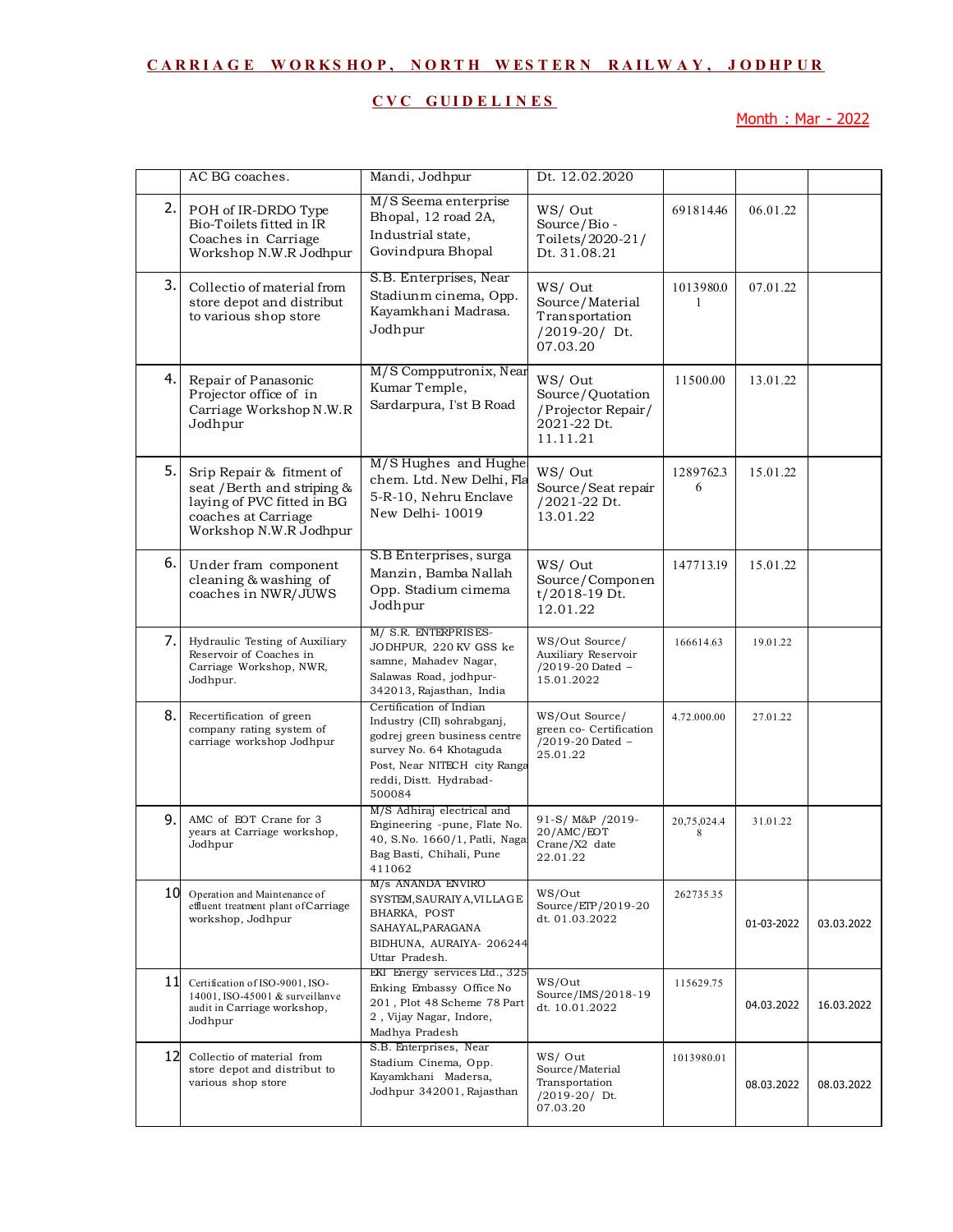# **C V C G U I D E L I N E S**

Month : Mar - 2022

| 13 | Automation of inner diameter<br>measurement of roller bearing at<br>Carriage workshop, Jodhpur                                                                                               | M/S Robotech Engineers, 38-<br>A, Ground Floor, Kasturi<br>Residency, Near DPS Pal<br>Bypass Jodhpur                             | WS/Out Source/<br>Quotation/Automatio<br>n RB/2021-22 dt.<br>04.03.2022             | 495187          | 11.03.2022 | 11.03.2022 |
|----|----------------------------------------------------------------------------------------------------------------------------------------------------------------------------------------------|----------------------------------------------------------------------------------------------------------------------------------|-------------------------------------------------------------------------------------|-----------------|------------|------------|
|    | 14 POH of IR-DRDO Type Bio-<br>Toilets fitted in IR Coaches in<br>Carriage Workshop N.W.R<br>Jodhpur                                                                                         | M/s SEEMA ENTERPRISES-<br>BHOPAL, 12, ROAD 2A,<br>INDUSTRIAL ESTATE<br>GOVINDPURA, BHOPAL .-<br>462023, Madhya Pradesh,<br>India | W WS/ Out<br>Source/Bio -<br>Toilets/2020-21/ Dt.<br>08.03.2022                     | 690015.9        | 11.03.2022 | 11.03.2022 |
| 15 | Scraping, Cleaning and<br>Painting of under frame & its<br>components and Strip, Repair<br>and Fitting of AC/NAC<br>Battery Boxes for B.G.<br>Coaches in Carriage<br>Workshop, NWR, Jodhpur. | Kansal Engineers and<br>Contractors, D-38, Bhagat<br>Singh Road, Adarsh Nagar,<br>Delhi-110033                                   | WS/Out<br>Source/Under Frame<br>& Battery Box/2019-<br>$20$ Dated $-$<br>08.03.2022 | 960968.86       | 15.03.2022 | 16.03.2022 |
| 16 | Complete repairing of Seat/<br>Chair of CZAC/CZJ Coaches<br>in Carriage Workshop, NWR,<br>Jodhpur.                                                                                           | Kansal Engineers and<br>Contractors<br>D-38, Bhagat Singh Road<br>Adarsh Nagar, Delhi-110033                                     | WS/Out<br>Source/CZAC-<br>CZJ/2018-19 Dated -<br>08.03.2022                         | 197175.99       | 15.03.2022 | 16.03.2022 |
| 17 | Overhauling/refurbishment of<br>CTRB- F TYPE TIMKEN of HHP<br>Locomotive by OEM in Carriage<br>Workshop, NWR, Jodhpur.                                                                       | M/s TIMKEN INDIA LIMITED-<br>JAMSHEDPUR, MFG Plant<br>Bara PO Agrico Jamshedpur-<br>831009, Jharkhand, India                     | WS/Out Source/<br>TIMKEN/2019-20 dt.<br>16.03.2022                                  | 1035804.88      | 22.03.2022 | 30.03.2022 |
| 18 | Hydraulic Testing of Auxiliary<br>Reservoir of Coaches in<br>Carriage Workshop, NWR,<br>Jodhpur.                                                                                             | M/ S.R. ENTERPRISES-<br>JODHPUR, 220 KV GSS ke<br>samne, Mahadev Nagar,<br>Salawas Road, jodhpur-<br>342013, Rajasthan, India    | WS/Out Source/<br>Auxiliary Reservoir<br>/2019-20 Dated -<br>15.03.2022             | 104309.15       | 22.03.2022 | 24.03.2022 |
| 19 | Complet work of water tank<br>including complete plumbing<br>wormk of Non AC BG coaches.                                                                                                     | Suman enterpriese, 19<br>hanuman colony khetanadi,<br>Mandore Mandi, Jodhpur                                                     | WS/Out<br>Source/Water<br>Tank/2019-20/ Dt.<br>22.03.2020                           | 2053597.79      | 23.03.2022 | 24.03.2022 |
| 20 | Srip Repair & fitment of seat<br>/Berth and striping & laying<br>of PVC fitted in BG coaches at<br>Carriage Workshop N.W.R<br>Jodhpur                                                        | M/S Hughes and Hughes<br>chem. Ltd. New Delhi, Flat 5-<br>R-10, Nehru Enclave New<br>Delhi-10019                                 | WS/ Out Source/Seat<br>repair /2020-21 Dt.<br>23.03.2022                            | 1211155.24      | 24.03.2022 | 24.03.2022 |
| 21 | Refurbishment of 231 ICF type BG<br>coaches at Carriage Workshop<br>N.W.R Jodhpur                                                                                                            | M/s ACME INDIA, Plot No.<br>34, 2nd Floor, Near Aakash<br>Hospital, Sector-3, Dwarka,<br>New Delhi-110075                        | WS/Out<br>Source/Refurbishmen/2<br>018-19 dt. 29.03.2022                            | 27227906.1<br>7 | 30.03.2022 | 30.03.2022 |
| 22 | Hiring of Vehicle (Non AC<br>Utility) with Driver and Fuel at<br>Carriage Workshop, NWR,<br>Jodhpur.                                                                                         | M/s JAI BHAWANI<br>TRAVELS-JODHPUR,<br>VILLAGE MALAR,<br>BHOPALGARH, JODHPUR.-<br>342606, Rajasthan, India                       | WS/Out<br>Source/Vehicle<br>Hiring/2019-20<br>Dated - 29.03.2022                    | 81479.79        | 22.03.2022 | 31.03.2022 |
| 23 | Conversion of BG coaches into<br><b>ART/ARME</b> at Carriage<br>Workshop N.W.R Jodhpur                                                                                                       | M/s HUGHES AND HUGHES<br>CHEM LIMITED-NEW DELHI,<br>Flat No.5, R-10, Nehru<br>Enclave, New Delhi-110019                          | WS/Out Source/<br>ART- ARME /2020-21 dt.<br>29.03.2022                              | 821855.94       | 30.03.2022 |            |
| 24 |                                                                                                                                                                                              |                                                                                                                                  |                                                                                     |                 |            |            |
|    |                                                                                                                                                                                              |                                                                                                                                  |                                                                                     |                 |            |            |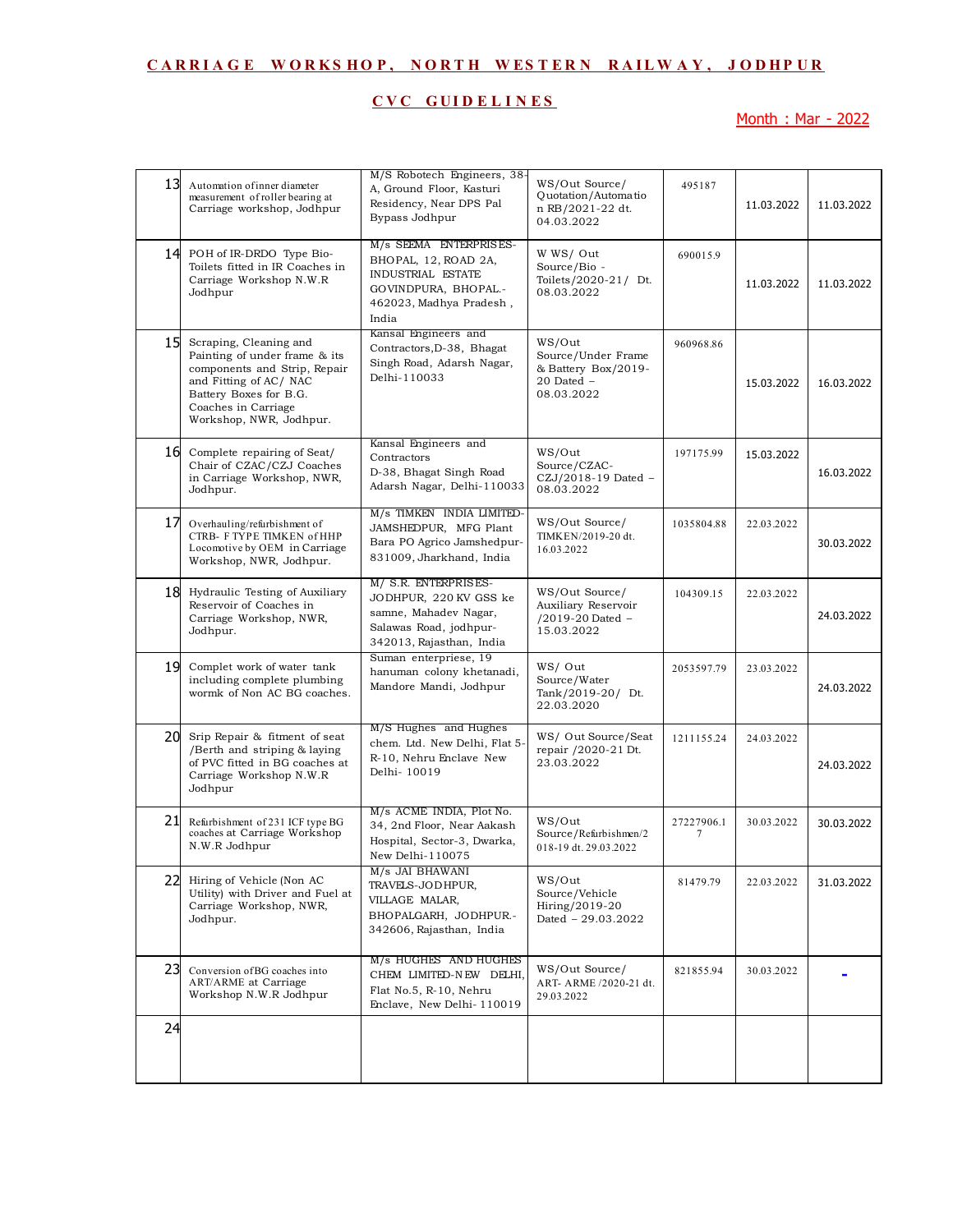## **C V C G U I D E L I N E S**

Month : Mar - 2022

#### **Electrical**

| 1. | Provision of Desert cooler at<br>Administrati-ve block and other<br>sections over Jodhpur workshop on<br>hiring basis for four Year. | M/s Shri Ganesh Electricals<br>Company, 2/1805, Kudi<br>Bhagtasni Housing Board,<br>Jodhpur 342001 Rajasthan | Contract Agreement<br>$No:259-W$ / Elect /DC<br>HIRE/16-17/13 dated<br>20.06.2017    | 124712.00 | 12.07.2021 |            |
|----|--------------------------------------------------------------------------------------------------------------------------------------|--------------------------------------------------------------------------------------------------------------|--------------------------------------------------------------------------------------|-----------|------------|------------|
| 2. | Provision of Desert cooler at<br>shop floor and other sections<br>over Jodhpur workshop on<br>hiring basis for four Years.           | M/s Shri Ganesh Electricals<br>Company, 2/1805, Kudi<br>Bhagtasni Housing Board,<br>Jodhpur 342001 Rajasthan | Contract Agreement No:<br>259-W / Elect /D<br>Cooler SF/18-19/09<br>Dated 13.03.2019 | 278638.00 | .07.2021   |            |
| 3. | Provision of additional mobile<br>charging point in Non AC ACCW &<br>A CCN Coaches at Jodhpur<br>Workshop                            | M/s C & P System, 126 Ist<br>Floor, Nikita Tower, Azadpur<br>Complex Delhi 110033                            | 259-W/Elect/Ad/ Mob<br>chq/19-20/03 dt.<br>18.03.2020                                | 90486100  | 15.09.21   | 21.09.21   |
| 4. | Electriccal work in connection with<br>refurbishment of 231 icf type BG<br>Coaches at Jodhpur Workshop                               | M/s C & P System, 126 Ist<br>Floor, Nikita Tower, Azadpur<br>Complex Delhi 110033                            | 259-W/Elect/Refurb/18-<br>19/12 dt. 17.08.2019                                       | 2114326   | 16 09 21   | 21.09.21   |
| 5. | Hiring of Vehicle for Deputy Chief<br>Electrical Engineer, jodhpur<br>Workshop for inspection purpose<br>for a period of one months. | M/s PC Construction<br>Company, P-11, Saran Nagar<br>C Road jodhpur                                          | 259-W/Elect/W<br>O uot/V ehicle Hire/21-<br>22/01 dt. 08.06.2021                     | 39823     | 06 09 21   | 11.09.21   |
| 6. | Hiring of Vehicle on monthly basis<br>for 20 months for Deputy Chief<br>Electrical Engineer, jodhpur<br>Workshop.                    | M/s PC Construction<br>Company, P-11, Saran Nagar<br>C Road jodhpur                                          | GEMC-51168770204072<br>dt. 19.06.2021                                                | 76947     | 22 09 21   | 11.10.21   |
| 7. | Provision of Minor Electrical Repair<br>work for a period of 02 year over<br>Jodhpur Workshop                                        | M/s Power Electric Co.<br>Chauhan Complex, Ary a Nagar<br>Chowk, Jwalapur, Haridwar,<br>Uttarakhand          | 259-W/Elect/ME<br>Rew ork/2021-22/02 dt.<br>02.12.2021                               | 1733767   | 30.03.2022 | 31.03.2022 |
| 8. | Robotic cleaning of duct of AC<br>coaches for 2 years at Jodhpur<br>Workshop                                                         | M/s Nirmitee Robotics India<br>Ltd. F NO. - 06 Shiv arpan A pts.<br>A mbika Nagar Nagpur 440034              | 259-W/Elect/Robo<br>Clean/2021-22/01 dt.<br>09.08.2021                               | 218764    | 29 03 2022 | 31.03.2022 |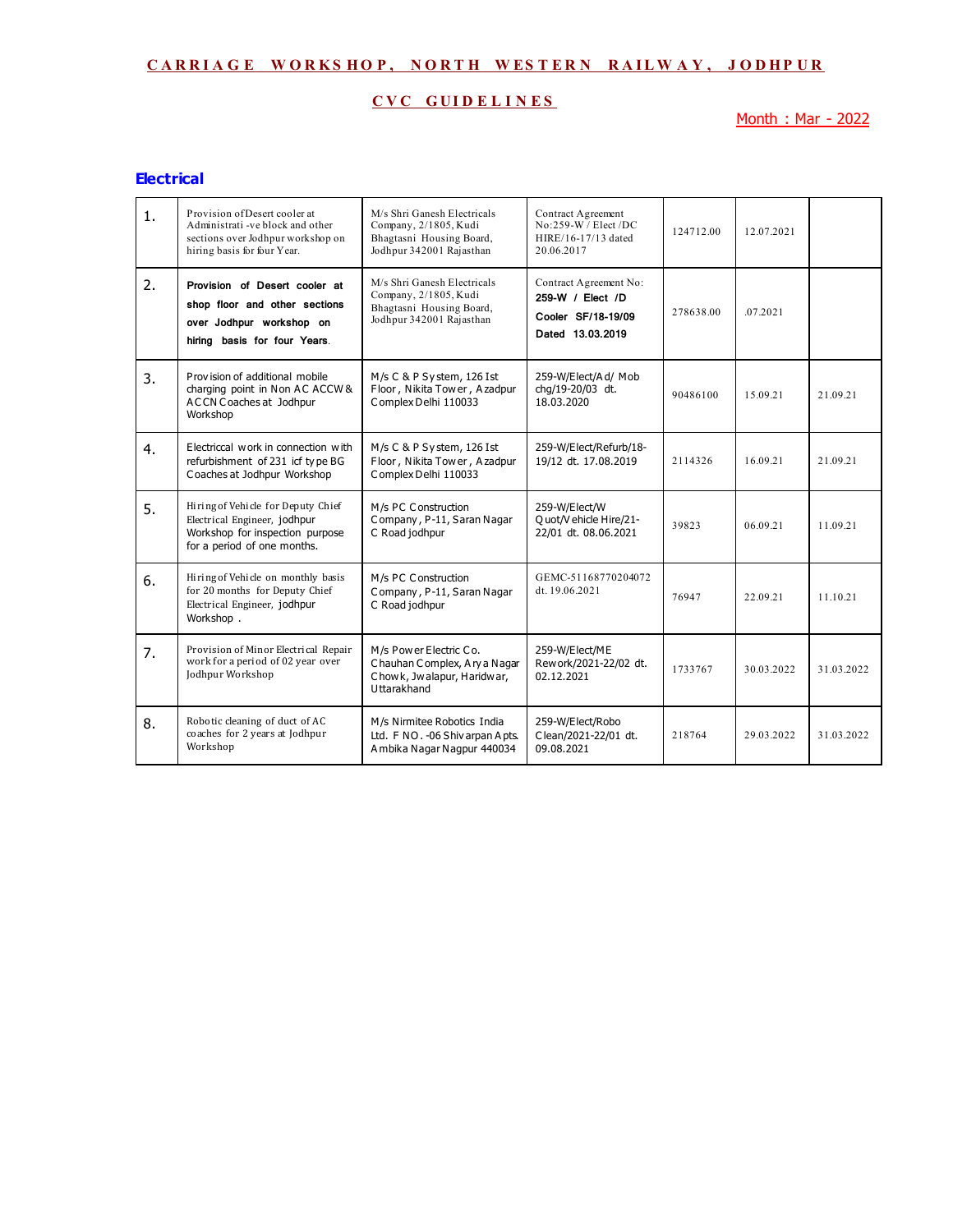### **C V C G U I D E L I N E S**

Month : Mar - 2022

### **25. Recruitment by Railway Recruitment Boards and RPF / RPSF.**

a) Employment notice indicating vacancy position, category, State (in case of RPF / RPSF only), community wise, eligibility Criteria etc.

Not concerned with this workshop.

b) Clear position of receipt of applications with necessary Information.

Not concerned with this workshop.

c) Details of rejection of applications.

Not concerned with this workshop.

d) Details of issue of call letters.

Not concerned with this workshop.

e) Date, time and venues of examinations.

Not concerned with this workshop.

f) Publication of results and panels.

Not concerned with this workshop.

- g) Information regarding withholding of result or cancellation of Examination.
- **26. Details of tenders / Works Contracts of value > Rs. 1 Crore in respect of Engineering / Mechanical / Electrical / S&T & Medical departments, Rs. 50 lakhs for Commercial department and all purchases of value > Rs. 20 lakhs done through Stores Contracts. Additional details actual date of start of work / actual date of completion / reasons for delays, if any.**

| Work           | Zone Contract, Zone-1 (Workshop) for day to day repairs and maintenance work in,                                       |
|----------------|------------------------------------------------------------------------------------------------------------------------|
|                | Workshop Jodhpur in the section of SSE/W/C/WS/JU under XEN/WS/JU                                                       |
|                | for year 2021-22                                                                                                       |
| Agreement Cost | 1,42,43,442.77 (One Crore Forty Two Lakhs Forty Three Thousand Four Hundred<br>Forty Two and Seventy Seven Paisa Only. |
| Date of Start  | 01-07-2021                                                                                                             |
| Probable Date  | 30-06-2022                                                                                                             |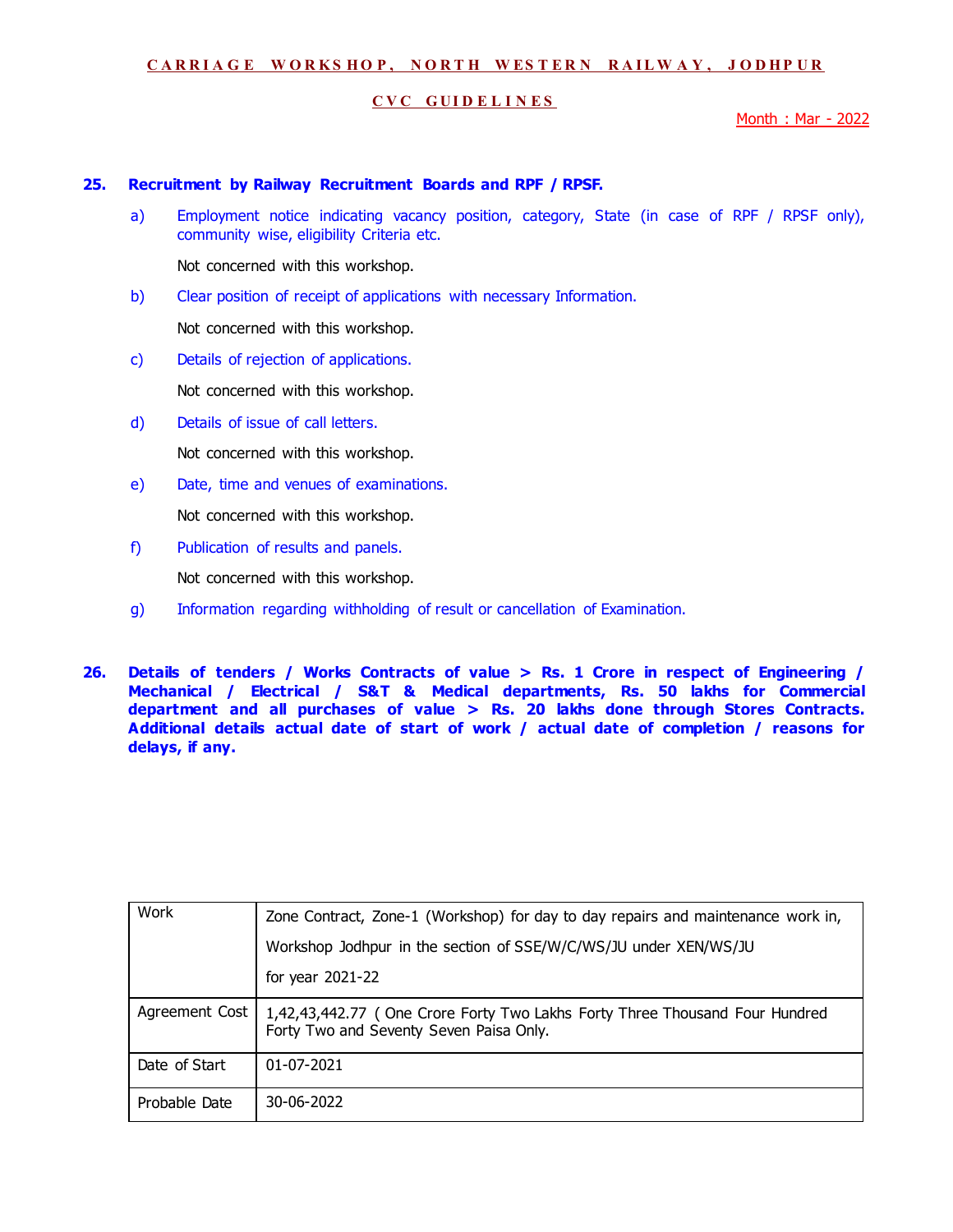#### **C V C G U I D E L I N E S**

Month : Mar - 2022

| of Completion |                                                                     |
|---------------|---------------------------------------------------------------------|
| Firm's Name   | M/s K. S. Mehra, Plot No. 140, Hari Nagar Near P.F. Office, Jodhpur |
| Work Status   | Work in Progress                                                    |
|               | Physically Progress - 85 %                                          |
|               | Finacially Progress - 78.45 %                                       |

## **27. Monthly summary of all Works contracts / purchases as per serial number 26.**

| Name Of Work                                                                        | <b>Physical</b><br><b>Progress</b> | <b>Financial</b><br><b>Progress</b> |
|-------------------------------------------------------------------------------------|------------------------------------|-------------------------------------|
| Zone Contract, Zone-1 (Workshop) for day to day repairs and<br>maintenance work in, |                                    |                                     |
| Jodhpur in the section of SSE/W/C/WS/JU<br>Workshop<br>under<br>XEN/WS/JU           |                                    |                                     |
| for year 2022-23                                                                    |                                    |                                     |

#### **28. All Type of Licenses, permissions & clearances.**

| S <sub>No</sub> | <b>Licenses</b>              | Authority                                           | Date of<br>Renewal | Date of<br><b>Expiry</b> |
|-----------------|------------------------------|-----------------------------------------------------|--------------------|--------------------------|
|                 | License to work as a factory | Chief Inspector of Factories  <br>Rajasthan, Jaipur | 10/11.01.2022      | 31.03.2023               |

**29. All applications forms / proformas should be available on website in downloadable form. After receipt of application forms, the deficiencies found about documents / information submitted.** 

---------------Nil---------------

**30. Status of individual applications / matters should be made available.** 

---------------Nil---------------